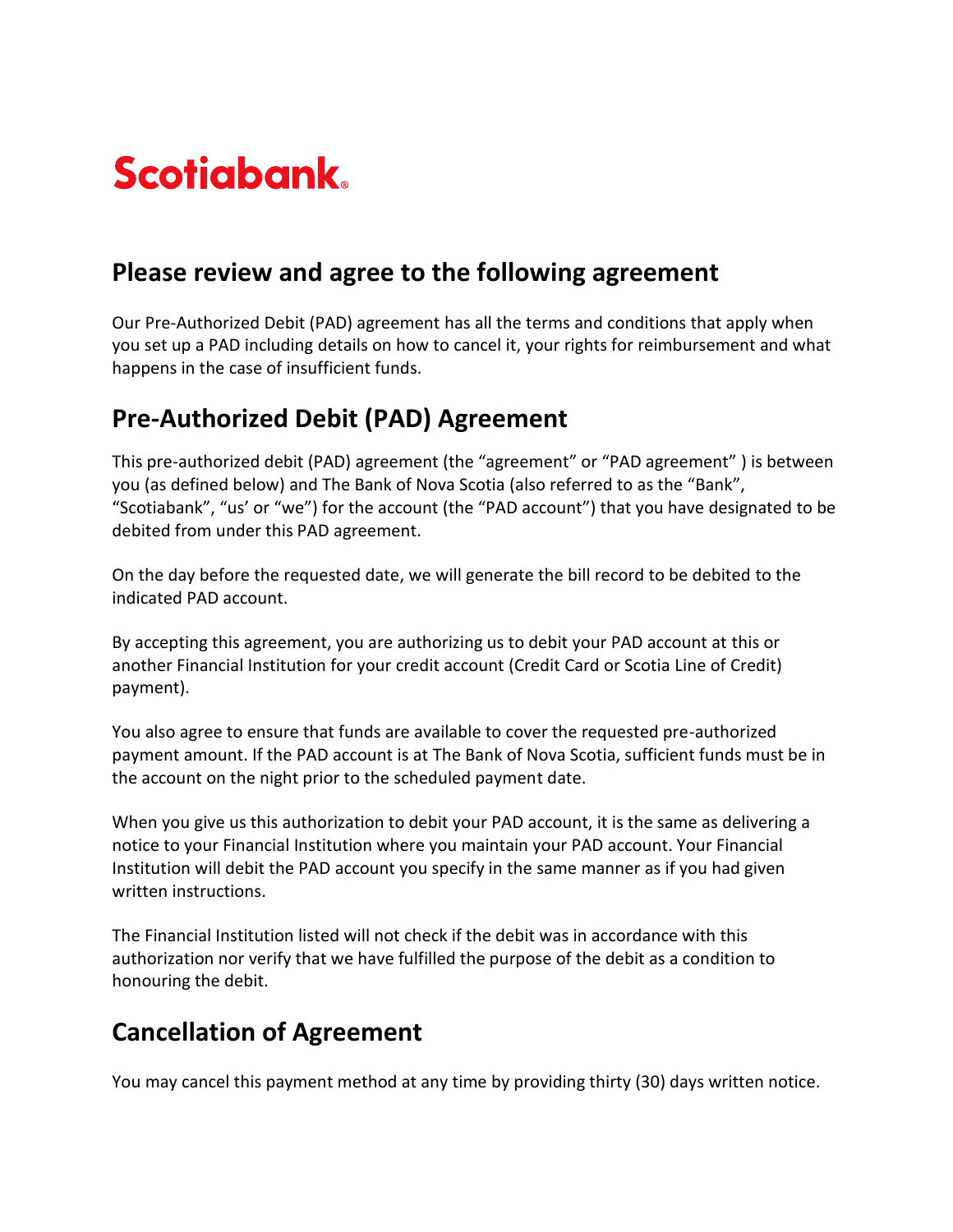Termination of this authorization applies only to the method of the payment and does not have any bearing on or eliminate your obligation to make payment to us under your credit account (Credit Card or Scotia Line of Credit).

You authorize us to withdraw the designated payment (Minimum Payment or Full Balance) from your designated PAD account on the dates and in the way set out in your credit agreement for your credit account with us.

This authorization will continue until you cancel it. The amount of each debit received by us will be credited against the outstanding balance of your Credit Card/Scotia Line of Credit account.

# **Account Information**

You are responsible for letting us know if there are any changes to the account information for this pre-authorized debit. Changes must be submitted to us in writing. You will provide us with another authorization if this is required.

# **Right of Reimbursement**

**You waive your right to receive a pre-notification of your payment amounts and agree that you don't need advance notice of this amount before the debit is processed.**

You have certain recourse rights if any debit does not comply with this agreement. For example, you have the right to receive reimbursement for any debit that isn't authorized or isn't consistent with this Agreement. To obtain more information on your right to cancel a PAD agreement, contact Scotiabank or visit [www.payments.ca.](https://www.payments.ca/) If you have any questions about this PAD agreement or would like to make inquiries or obtain information, please contact us at 1- 800-4SCOTIA (472-6842).

By giving notice to us at 1-800-4SCOTIA (472-6842) within ninety (90) days, debits charged to your account will be reimbursed if:

- The debit was not drawn in accordance with this authorization
- This authorization has been revoked
- The debit was posted to the wrong account due to invalid/incorrect information supplied by you

# **Insufficient Funds**

If your PAD account does not have sufficient funds to cover a pre-authorized payment, the Bank will: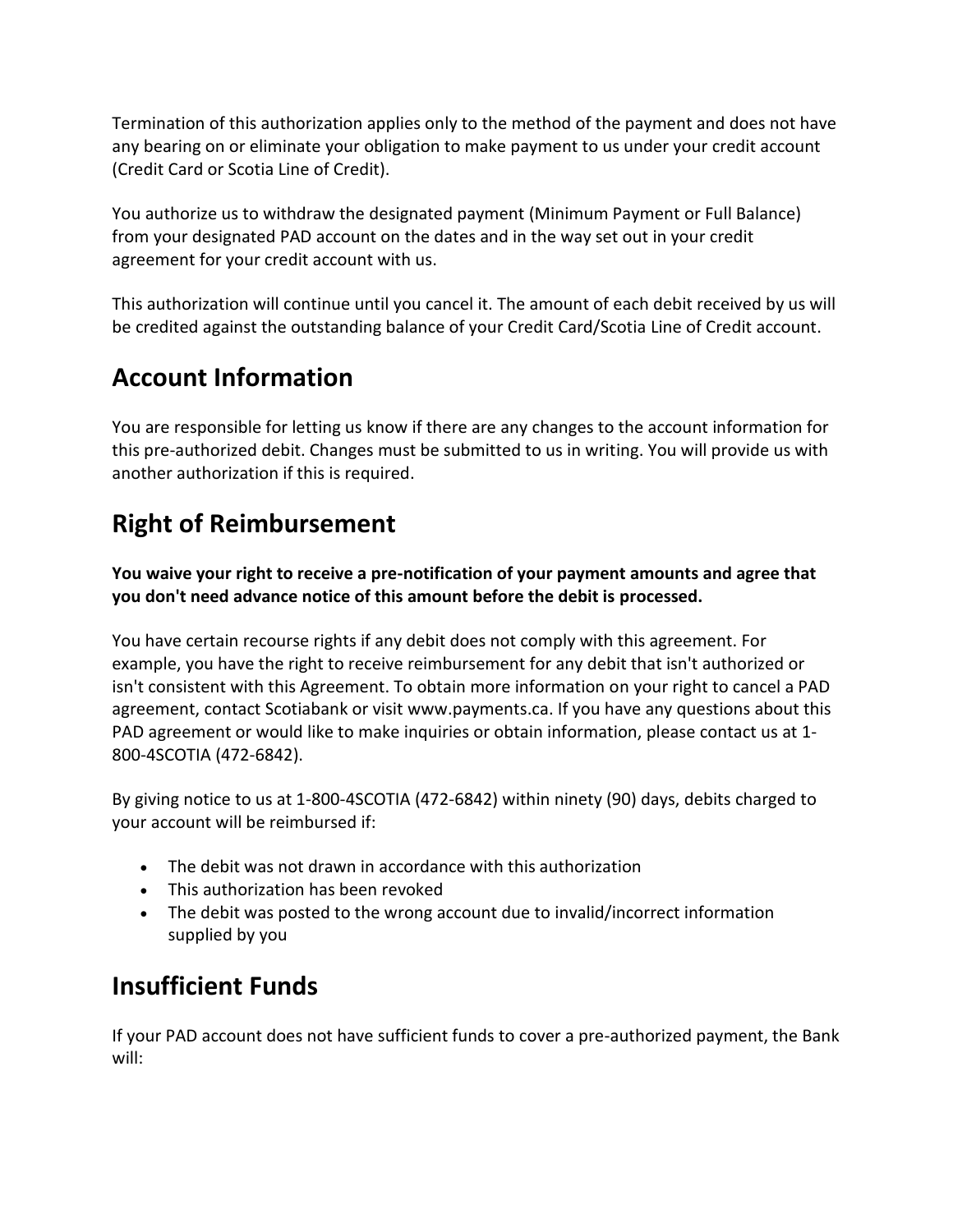• Attempt to withdraw the pre-authorized payment until the transaction is successfully completed or until the next pre-authorized payment date if the PAD account is at **The Bank of Nova Scotia**. If funds are insufficient to cover a full-balance payment request but are enough to cover the minimum payment, the Bank **will withdraw the minimum payment amount only**. **(\*\* Not applicable to Scotiabank Mastercard accounts.)**

#### **OR**

• Attempt to withdraw the requested payment **only once and for the required amount** if the PAD account is at **another Financial Institution**. If funds are insufficient to cover a full-balance payment request, the Bank **will not** collect the minimum payment even if there are enough funds to cover it. **(\*\*\* Applicable to Scotiabank Mastercard accounts if the PAD account is at The Bank of Nova Scotia or another Financial Institution.)**

#### **Insufficient Funds – recurrence**

Following the first occurrence of insufficient funds on a PAD account, the Bank will attempt to apply the pre-authorized payment as per your instructions on the next payment date.

If funds are still unavailable and the PAD account is at **The Bank of Nova Scotia**, the Bank will repeat the procedure outlined in the section "Insufficient Funds" at every subsequent payment date.

If the PAD account is at **another Financial Institution**, it will repeat the procedure outlined in this section "Insufficient Funds" for 3 consecutive payment periods before it is cancelled.

The Bank of Nova Scotia is not responsible to notify you if the pre-authorized payment was reversed due to insufficient funds or changes in the PAD account status. You are responsible for any charges that arise from this situation, and to ensure that the required payment is made through an alternative method.

**If at any time your account becomes overlimit or past due - because of insufficient funds or any other reason - you also authorize the Bank to withdraw the minimum payment plus the past due amount or overlimit amount, whichever is greater, on the next payment date.**

### **Authority to Debit Account**

You warrant that all persons whose signatures are required to sign on the debit account (the PAD account) have accepted this authorization.

References to "you" in this PAD agreement means the primary borrower on the credit account (Credit Card or Scotia Line of Credit) with us and the accountholder on the debit account (the PAD account) from which debits are authorized under this PAD agreement.